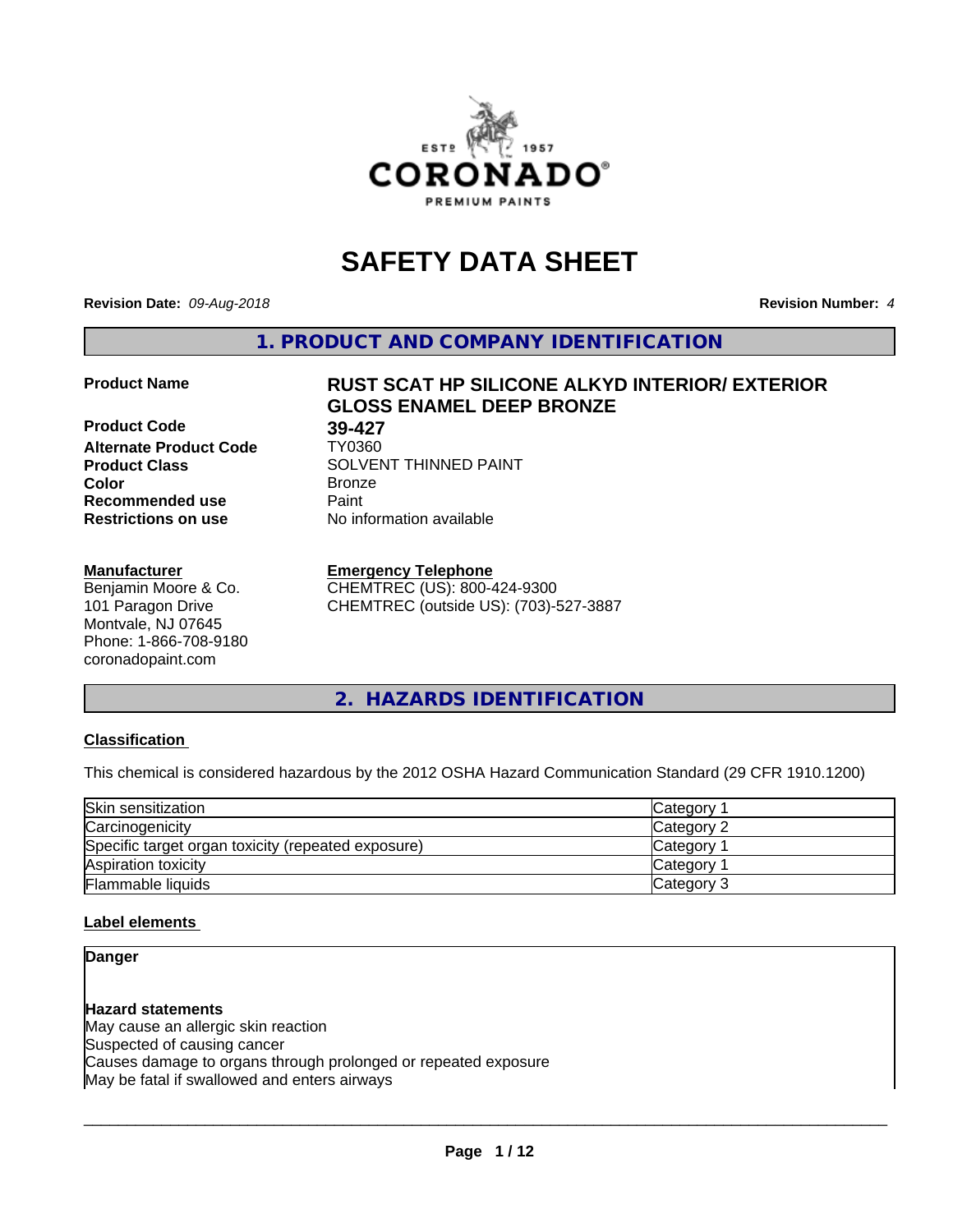Flammable liquid and vapor **Appearance** liquid **Odor** solvent

**Precautionary Statements - Prevention**

Obtain special instructions before use Do not handle until all safety precautions have been read and understood Use personal protective equipment as required Contaminated work clothing should not be allowed out of the workplace Wear protective gloves Do not breathe dust/fume/gas/mist/vapors/spray Wash face, hands and any exposed skin thoroughly after handling Do not eat, drink or smoke when using this product Keep away from heat, hot surfaces, sparks, open flames and other ignition sources. No smoking Keep container tightly closed Ground/bond container and receiving equipment Use explosion-proof electrical/ventilating/lighting/equipment Use only non-sparking tools Take precautionary measures against static discharge

\_\_\_\_\_\_\_\_\_\_\_\_\_\_\_\_\_\_\_\_\_\_\_\_\_\_\_\_\_\_\_\_\_\_\_\_\_\_\_\_\_\_\_\_\_\_\_\_\_\_\_\_\_\_\_\_\_\_\_\_\_\_\_\_\_\_\_\_\_\_\_\_\_\_\_\_\_\_\_\_\_\_\_\_\_\_\_\_\_\_\_\_\_

# **Precautionary Statements - Response**

IF exposed or concerned: Get medical advice/attention **Skin** If skin irritation or rash occurs: Get medical advice/attention Wash contaminated clothing before reuse IF ON SKIN (or hair): Remove/Take off immediately all contaminated clothing. Rinse skin with water/shower **Ingestion** IF SWALLOWED: Immediately call a POISON CENTER or doctor/physician Do NOT induce vomiting **Fire** In case of fire: Use CO2, dry chemical, or foam for extinction

**Precautionary Statements - Storage** Store locked up

Store in a well-ventilated place. Keep cool

# **Precautionary Statements - Disposal**

Dispose of contents/container to an approved waste disposal plant

# **Hazards not otherwise classified (HNOC)**

Rags, steel wool or waste soaked with this product may spontaneously catch fire if improperly discarded

# **Other information**

No information available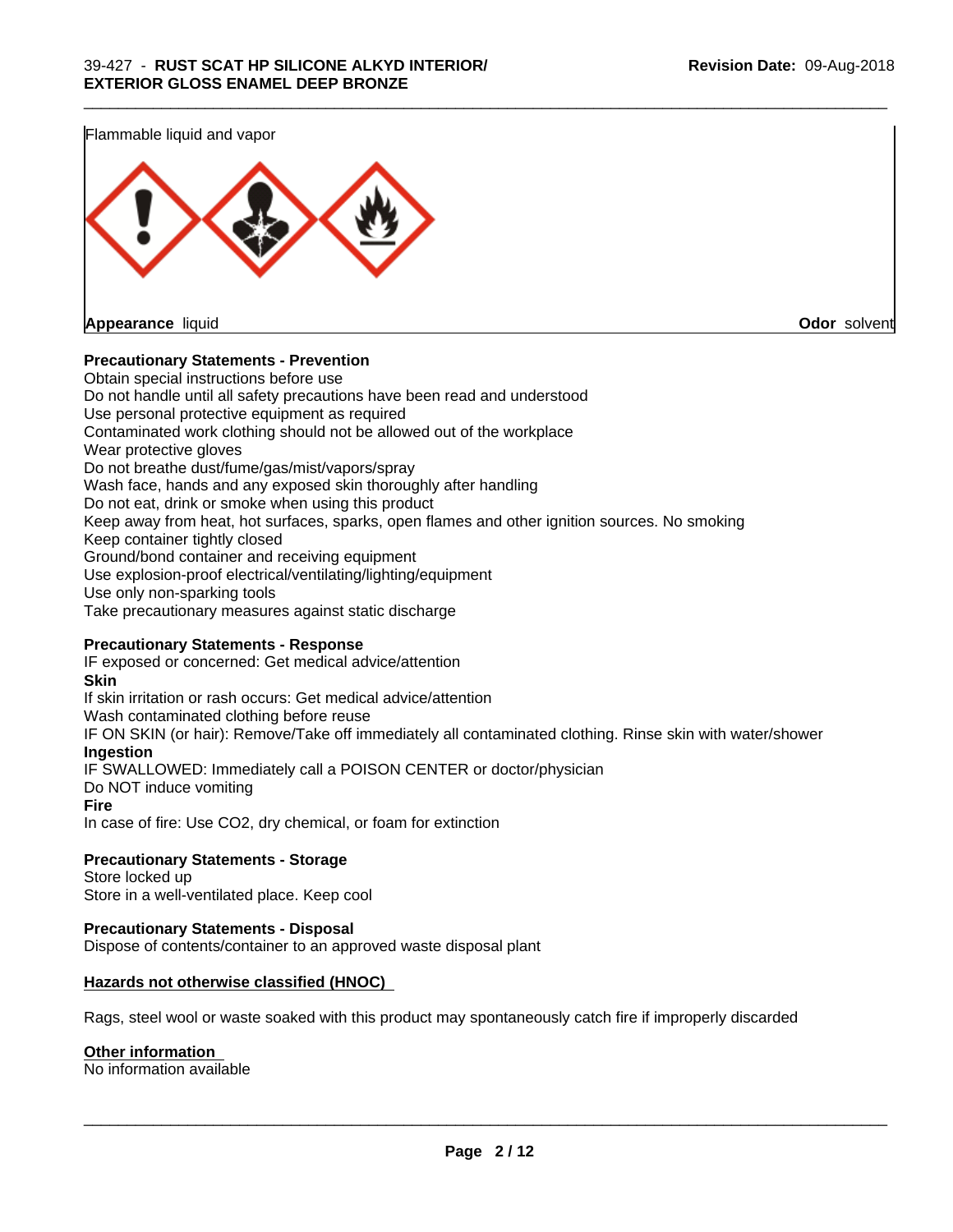# **3. COMPOSITION/INFORMATION ON INGREDIENTS**

\_\_\_\_\_\_\_\_\_\_\_\_\_\_\_\_\_\_\_\_\_\_\_\_\_\_\_\_\_\_\_\_\_\_\_\_\_\_\_\_\_\_\_\_\_\_\_\_\_\_\_\_\_\_\_\_\_\_\_\_\_\_\_\_\_\_\_\_\_\_\_\_\_\_\_\_\_\_\_\_\_\_\_\_\_\_\_\_\_\_\_\_\_

| <b>Chemical name</b>                                      | <b>CAS No.</b> | Weight-% |
|-----------------------------------------------------------|----------------|----------|
| Stoddard solvent                                          | 8052-41-3      | 25       |
| Kaolin                                                    | 1332-58-7      | 10       |
| Solvent naphtha, petroleum, light aromatic                | 64742-95-6     | 5        |
| Xylene                                                    | 1330-20-7      | 5        |
| 1,2,4-Trimethylbenzene                                    | $95 - 63 - 6$  | 5        |
| Trimethylbenzene                                          | 25551-13-7     | 5        |
| Titanium dioxide                                          | 13463-67-7     | 5        |
| 1H-Isoindole-1,3(2H)-dione,<br>2-[(trichloromethyl)thio]- | 133-07-3       |          |
| Ethyl benzene                                             | $100 - 41 - 4$ | 0.5      |
| Carbon black                                              | 1333-86-4      | 0.5      |
| Methyl ethyl ketoxime                                     | 96-29-7        | 0.5      |
| Cobalt bis(2-ethylhexanoate)                              | 136-52-7       | 0.5      |

|                                                  | 4. FIRST AID MEASURES                                                                                                                                                                                                               |
|--------------------------------------------------|-------------------------------------------------------------------------------------------------------------------------------------------------------------------------------------------------------------------------------------|
| <b>General Advice</b>                            | If symptoms persist, call a physician. Show this safety data sheet to the doctor in<br>attendance.                                                                                                                                  |
| <b>Eye Contact</b>                               | Immediately flush with plenty of water. After initial flushing, remove any contact<br>lenses and continue flushing for at least 15 minutes. Keep eye wide open while<br>rinsing. If symptoms persist, call a physician.             |
| <b>Skin Contact</b>                              | Wash off immediately with soap and plenty of water while removing all<br>contaminated clothes and shoes. If skin irritation persists, call a physician. Wash<br>clothing before reuse. Destroy contaminated articles such as shoes. |
| <b>Inhalation</b>                                | Move to fresh air. If symptoms persist, call a physician.<br>If not breathing, give artificial respiration. Call a physician immediately.                                                                                           |
| Ingestion                                        | Clean mouth with water and afterwards drink plenty of water. Do not induce<br>vomiting without medical advice. Never give anything by mouth to an unconscious<br>person. Consult a physician.                                       |
| <b>Protection Of First-Aiders</b>                | Use personal protective equipment.                                                                                                                                                                                                  |
| <b>Most Important</b><br><b>Symptoms/Effects</b> | May cause allergic skin reaction.                                                                                                                                                                                                   |
| <b>Notes To Physician</b>                        | Treat symptomatically.                                                                                                                                                                                                              |

# **5. FIRE-FIGHTING MEASURES**

**Suitable Extinguishing Media** Foam, dry powder or water. Use extinguishing measures that are appropriate to local circumstances and the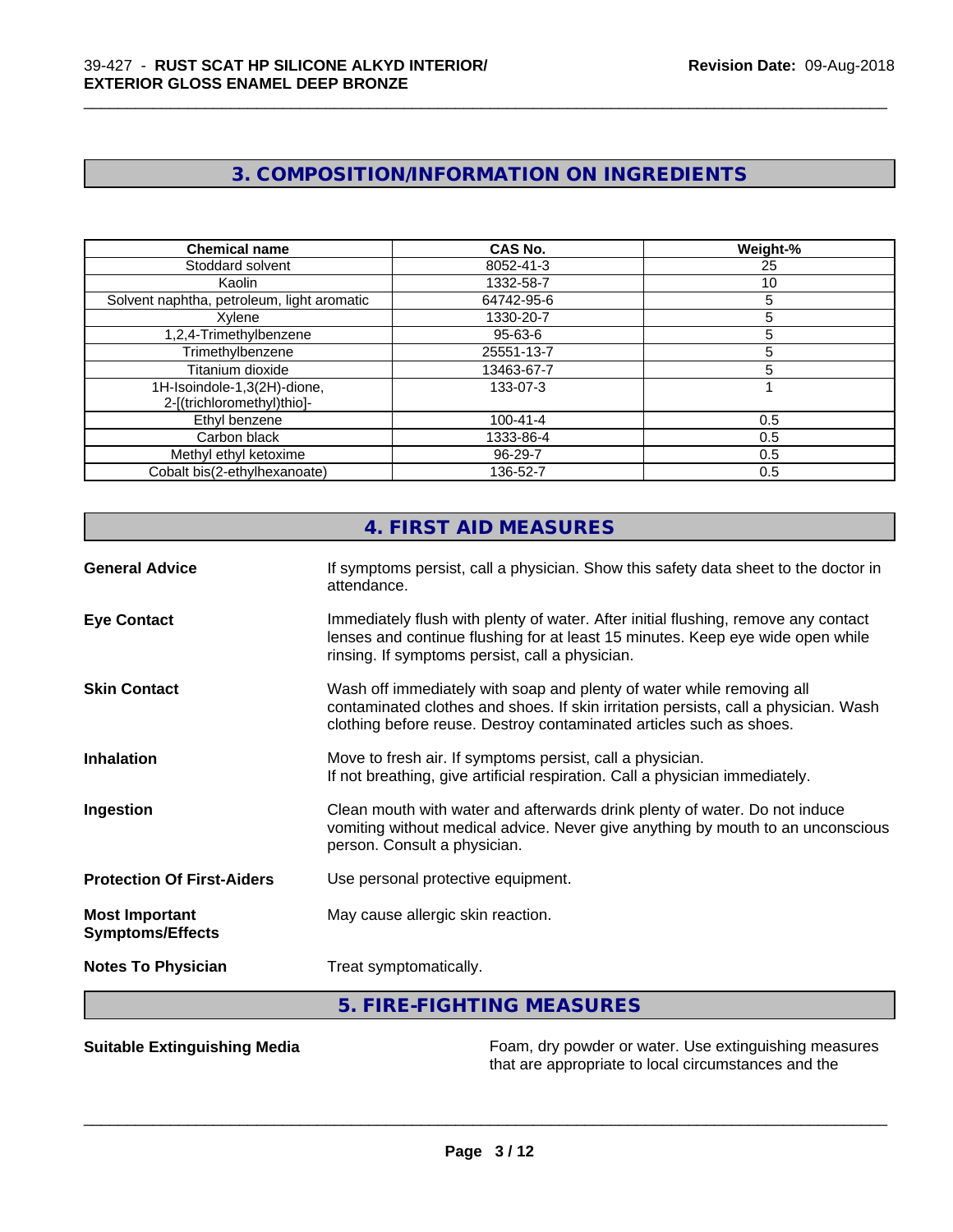|                                          |                                                               |                 | surrounding environment.       |                                                                                                                                                                                                                                             |
|------------------------------------------|---------------------------------------------------------------|-----------------|--------------------------------|---------------------------------------------------------------------------------------------------------------------------------------------------------------------------------------------------------------------------------------------|
| <b>Firefighters</b>                      | <b>Protective Equipment And Precautions For</b>               |                 | and full protective gear.      | As in any fire, wear self-contained breathing apparatus<br>pressure-demand, MSHA/NIOSH (approved or equivalent)                                                                                                                             |
|                                          | <b>Specific Hazards Arising From The Chemical</b>             |                 | vapors.                        | Combustible material. Closed containers may rupture if<br>exposed to fire or extreme heat. Keep product and empty<br>container away from heat and sources of ignition. Thermal<br>decomposition can lead to release of irritating gases and |
|                                          | <b>Sensitivity To Mechanical Impact</b>                       |                 | No.                            |                                                                                                                                                                                                                                             |
|                                          | <b>Sensitivity To Static Discharge</b>                        |                 | Yes                            |                                                                                                                                                                                                                                             |
| <b>Flash Point Data</b><br><b>Method</b> | Flash Point (°F)<br>Flash Point (°C)                          |                 | 105.0<br>40.6<br><b>PMCC</b>   |                                                                                                                                                                                                                                             |
|                                          | <b>Flammability Limits In Air</b>                             |                 |                                |                                                                                                                                                                                                                                             |
|                                          | Lower flammability limit:<br><b>Upper flammability limit:</b> |                 | Not available<br>Not available |                                                                                                                                                                                                                                             |
| <b>NFPA</b>                              | Health: 1                                                     | Flammability: 2 | <b>Instability: 0</b>          | <b>Special: Not Applicable</b>                                                                                                                                                                                                              |
| <b>NFPA Legend</b>                       |                                                               |                 |                                |                                                                                                                                                                                                                                             |

\_\_\_\_\_\_\_\_\_\_\_\_\_\_\_\_\_\_\_\_\_\_\_\_\_\_\_\_\_\_\_\_\_\_\_\_\_\_\_\_\_\_\_\_\_\_\_\_\_\_\_\_\_\_\_\_\_\_\_\_\_\_\_\_\_\_\_\_\_\_\_\_\_\_\_\_\_\_\_\_\_\_\_\_\_\_\_\_\_\_\_\_\_

- 0 Not Hazardous
- 1 Slightly
- 2 Moderate
- 3 High
- 4 Severe

*The ratings assigned are only suggested ratings, the contractor/employer has ultimate responsibilities for NFPA ratings where this system is used.*

*Additional information regarding the NFPA rating system is available from the National Fire Protection Agency (NFPA) at www.nfpa.org.*

# **6. ACCIDENTAL RELEASE MEASURES**

| <b>Personal Precautions</b>      | Use personal protective equipment. Remove all sources of ignition.                                                                                                                                                                                                                                         |
|----------------------------------|------------------------------------------------------------------------------------------------------------------------------------------------------------------------------------------------------------------------------------------------------------------------------------------------------------|
| <b>Other Information</b>         | Prevent further leakage or spillage if safe to do so. Do not allow material to<br>contaminate ground water system. Prevent product from entering drains. Do not<br>flush into surface water or sanitary sewer system. Local authorities should be<br>advised if significant spillages cannot be contained. |
| <b>Environmental precautions</b> | See Section 12 for additional Ecological Information.                                                                                                                                                                                                                                                      |
| <b>Methods for Cleaning Up</b>   | Dam up. Soak up with inert absorbent material. Pick up and transfer to properly<br>labeled containers. Clean contaminated surface thoroughly.                                                                                                                                                              |
|                                  | $\blacksquare$                                                                                                                                                                                                                                                                                             |

# **7. HANDLING AND STORAGE**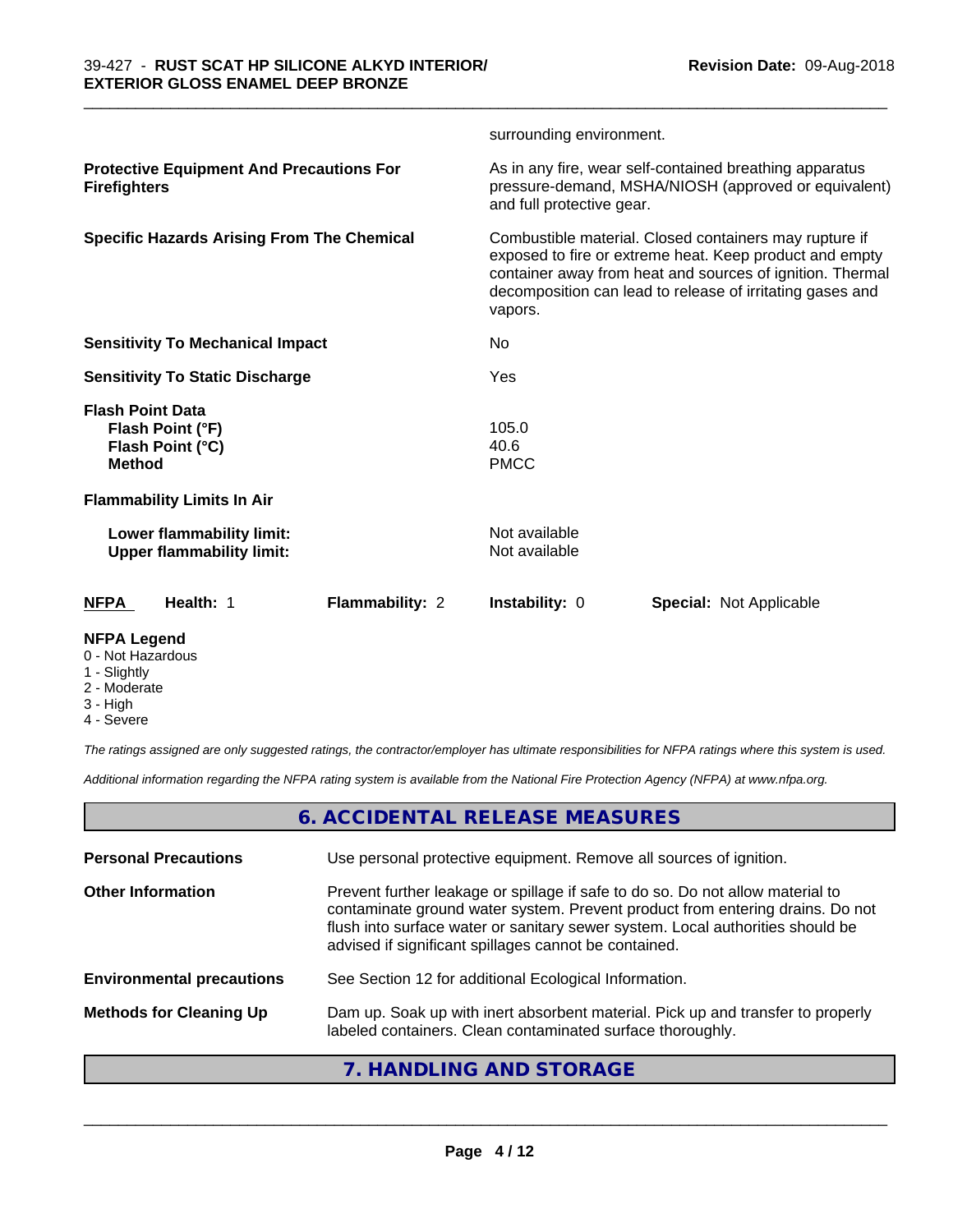| <b>Handling</b>               | Use only in area provided with appropriate exhaust ventilation. Do not breathe<br>vapors or spray mist. Wear personal protective equipment. Take precautionary<br>measures against static discharges. To avoid ignition of vapors by static electricity<br>discharge, all metal parts of the equipment must be grounded. Keep away from<br>open flames, hot surfaces and sources of ignition. |
|-------------------------------|-----------------------------------------------------------------------------------------------------------------------------------------------------------------------------------------------------------------------------------------------------------------------------------------------------------------------------------------------------------------------------------------------|
| <b>Storage</b>                | Keep containers tightly closed in a dry, cool and well-ventilated place. Keep away<br>from heat. Keep away from open flames, hot surfaces and sources of ignition.<br>Keep in properly labeled containers. Keep out of the reach of children.                                                                                                                                                 |
|                               | <b>DANGER</b> - Rags, steel wool or waste soaked with this product may<br>spontaneously catch fire if improperly discarded. Immediately after use, place<br>rags, steel wool or waste in a sealed water-filled metal container.                                                                                                                                                               |
| <b>Incompatible Materials</b> | Incompatible with strong acids and bases and strong oxidizing agents.                                                                                                                                                                                                                                                                                                                         |

# **8. EXPOSURE CONTROLS / PERSONAL PROTECTION**

# **Exposure Limits**

| <b>Chemical name</b> | <b>ACGIH TLV</b>            | <b>OSHA PEL</b>              |
|----------------------|-----------------------------|------------------------------|
| Stoddard solvent     | 100 ppm $-$ TWA             | 500 ppm - TWA                |
|                      |                             | 2900 mg/m <sup>3</sup> - TWA |
| Kaolin               | 2 mg/m <sup>3</sup> - TWA   | $15 \text{ mg/m}^3$ - TWA    |
|                      |                             | $5 \text{ mg/m}^3$ - TWA     |
| Xylene               | 100 ppm $-$ TWA             | 100 ppm - TWA                |
|                      | 150 ppm - STEL              | 435 mg/m <sup>3</sup> - TWA  |
| Trimethylbenzene     | 25 ppm - TWA                | N/E                          |
| Titanium dioxide     | 10 mg/m <sup>3</sup> - TWA  | 15 mg/m <sup>3</sup> - TWA   |
| Ethyl benzene        | 20 ppm - TWA                | 100 ppm - TWA                |
|                      |                             | 435 mg/m <sup>3</sup> - TWA  |
| Carbon black         | $3$ mg/m <sup>3</sup> - TWA | $3.5 \text{ mg/m}^3$ - TWA   |

#### **Legend**

ACGIH - American Conference of Governmental Industrial Hygienists Exposure Limits OSHA - Occupational Safety & Health Administration Exposure Limits N/E - Not Established

### **Engineering Measures** Ensure adequate ventilation, especially in confined areas.

#### **Personal Protective Equipment**

| <b>Eye/Face Protection</b><br><b>Skin Protection</b><br><b>Respiratory Protection</b> | Safety glasses with side-shields.<br>Long sleeved clothing. Protective gloves.<br>In operations where exposure limits are exceeded, use a NIOSH approved<br>respirator that has been selected by a technically qualified person for the specific<br>work conditions. When spraying the product or applying in confined areas, wear a<br>NIOSH approved respirator specified for paint spray or organic vapors. |
|---------------------------------------------------------------------------------------|----------------------------------------------------------------------------------------------------------------------------------------------------------------------------------------------------------------------------------------------------------------------------------------------------------------------------------------------------------------------------------------------------------------|
| <b>Hygiene Measures</b>                                                               | Avoid contact with skin, eyes and clothing. Remove and wash contaminated                                                                                                                                                                                                                                                                                                                                       |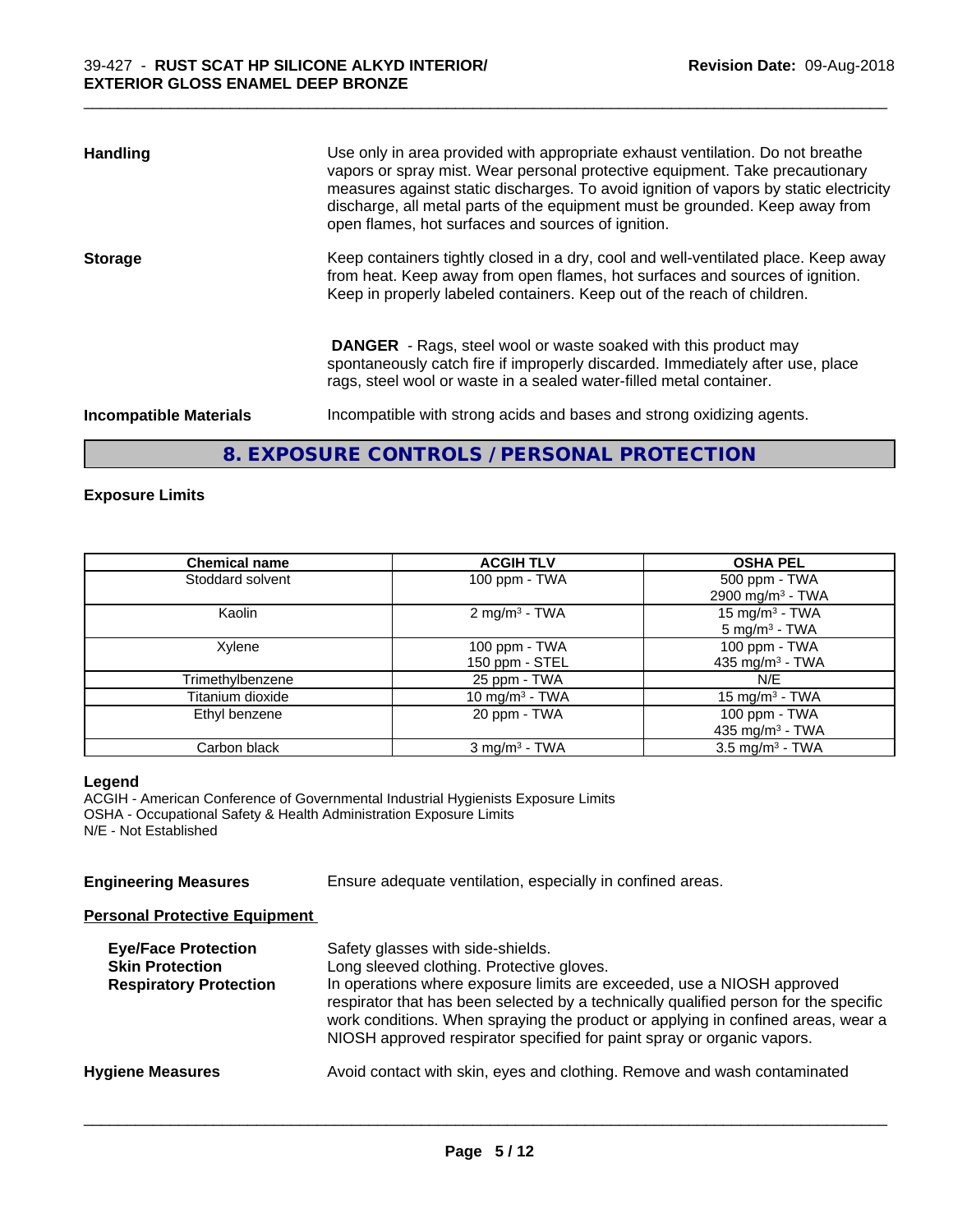clothing before re-use. Wash thoroughly after handling. When using do not eat, drink or smoke.

\_\_\_\_\_\_\_\_\_\_\_\_\_\_\_\_\_\_\_\_\_\_\_\_\_\_\_\_\_\_\_\_\_\_\_\_\_\_\_\_\_\_\_\_\_\_\_\_\_\_\_\_\_\_\_\_\_\_\_\_\_\_\_\_\_\_\_\_\_\_\_\_\_\_\_\_\_\_\_\_\_\_\_\_\_\_\_\_\_\_\_\_\_

# **9. PHYSICAL AND CHEMICAL PROPERTIES**

**Appearance** liquid **Odor** solvent **Odor Threshold** No information available **Density (lbs/gal)** 8.4 - 8.5 **Specific Gravity** 1.00 - 1.02 **pH pH**  $\blacksquare$ **Viscosity (cps)** No information available<br> **Solubility(ies)** No information available **Solubility(ies)**<br> **No information available**<br> **Water solubility**<br> **Water solubility Evaporation Rate Conservation Rate** No information available<br> **Vapor pressure @20 °C (kPa)** No information available **Vapor** pressure @20 °C (kPa) **Vapor density Vapor** density **Wt. % Solids** 55 - 65 **Vol. % Solids** 45 - 55 **Wt. % Volatiles Vol. % Volatiles** 45 - 55<br> **VOC Requiatory Limit (g/L)** 45 - 400 **VOC** Regulatory Limit (g/L) **Boiling Point (°F)** 279.0 **Boiling Point (°C)**<br> **Boiling Point (°F)**<br> **Preezing Point (°F)**<br> **Preezing Point (°F) Freezing Point (°F) Freezing Point (°C)** and **COV** No information available **Flash Point (°F)** 105.0 **Flash Point (°C) Method** PMCC **Flammability (solid, gas)** Not applicable and the solution of the solution of the solution of the solution of the solution of the solution of the solution of the solution of the solution of the solution of the solution of **Upper flammability limit: Lower flammability limit:** No information available **No information** available **Autoignition Temperature (°F)**<br> **Autoignition Temperature (°C)** No information available **Autoignition Temperature (°C) Decomposition Temperature (°F)** No information available<br> **Decomposition Temperature (°C)** No information available **Decomposition Temperature (°C)**<br>Partition coefficient

**No information available No information available** 

# **10. STABILITY AND REACTIVITY**

| <b>Reactivity</b>                       | Not Applicable                                                                           |
|-----------------------------------------|------------------------------------------------------------------------------------------|
| <b>Chemical Stability</b>               | Stable under normal conditions. Hazardous polymerisation<br>does not occur.              |
| <b>Conditions to avoid</b>              | Keep away from open flames, hot surfaces, static<br>electricity and sources of ignition. |
| <b>Incompatible Materials</b>           | Incompatible with strong acids and bases and strong<br>oxidizing agents.                 |
| <b>Hazardous Decomposition Products</b> | Thermal decomposition can lead to release of irritating                                  |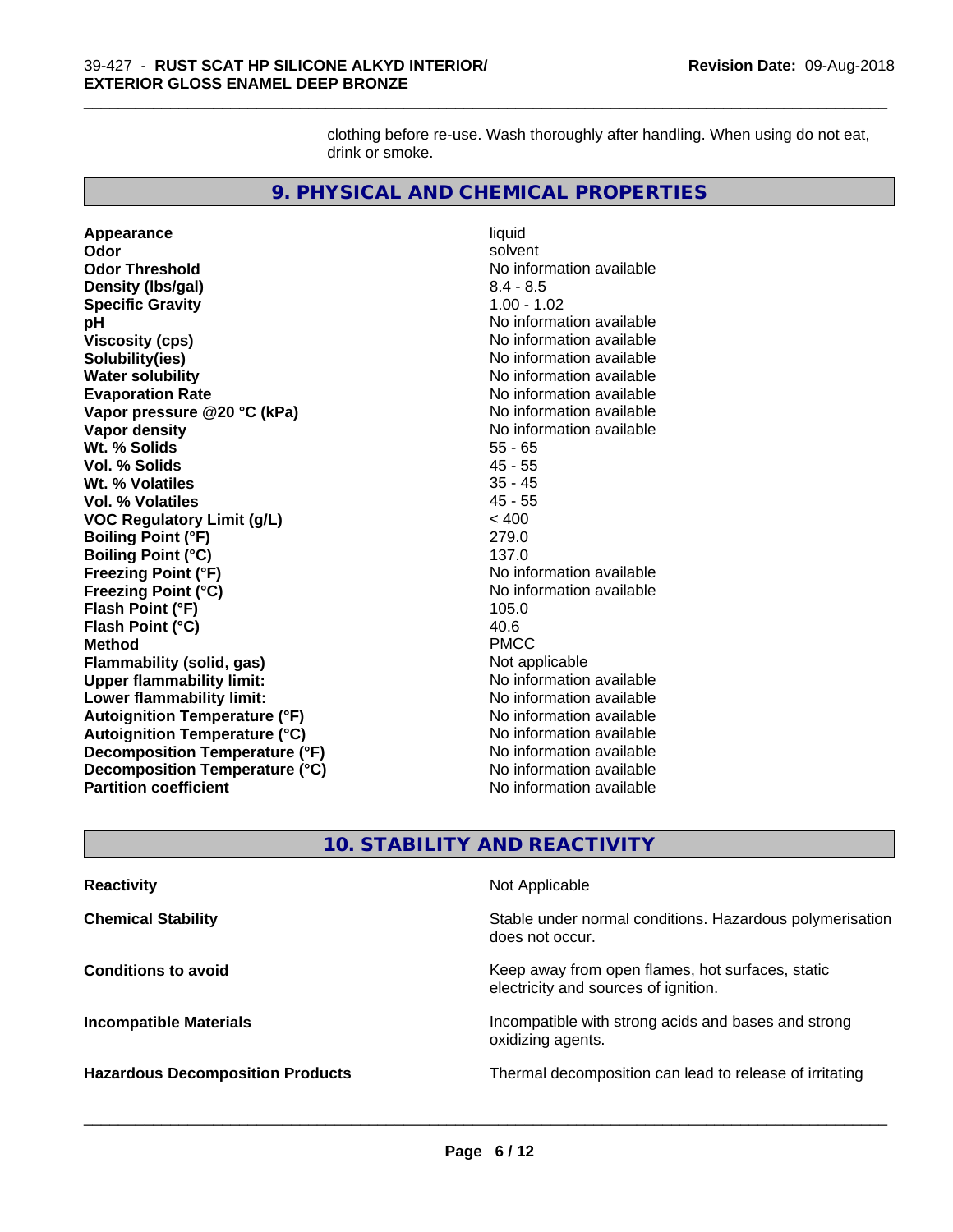gases and vapors.

\_\_\_\_\_\_\_\_\_\_\_\_\_\_\_\_\_\_\_\_\_\_\_\_\_\_\_\_\_\_\_\_\_\_\_\_\_\_\_\_\_\_\_\_\_\_\_\_\_\_\_\_\_\_\_\_\_\_\_\_\_\_\_\_\_\_\_\_\_\_\_\_\_\_\_\_\_\_\_\_\_\_\_\_\_\_\_\_\_\_\_\_\_

**Possibility of hazardous reactions** None under normal conditions of use.

**11. TOXICOLOGICAL INFORMATION**

**Product Information**

# **Information on likely routes of exposure**

**Principal Routes of Exposure** Eye contact, skin contact and inhalation.

**Acute Toxicity** 

**Product Information** Repeated or prolonged exposure to organic solvents may lead to permanent brain and nervous system damage. Intentional misuse by deliberately concentrating and inhaling vapors may be harmful or fatal.

# **Symptoms related to the physical, chemical and toxicological characteristics**

| <b>Symptoms</b>                 | No information available.                                                                                                                                                                                                            |
|---------------------------------|--------------------------------------------------------------------------------------------------------------------------------------------------------------------------------------------------------------------------------------|
|                                 | Delayed and immediate effects as well as chronic effects from short and long-term exposure                                                                                                                                           |
| Eye contact                     | Contact with eyes may cause irritation.                                                                                                                                                                                              |
| Skin contact                    | May cause skin irritation and/or dermatitis. Prolonged skin contact may defat the<br>skin and produce dermatitis.                                                                                                                    |
| Ingestion                       | Ingestion may cause irritation to mucous membranes. Small amounts of this<br>product aspirated into the respiratory system during ingestion or vomiting may<br>cause mild to severe pulmonary injury, possibly progressing to death. |
| <b>Inhalation</b>               | High vapor / aerosol concentrations are irritating to the eyes, nose, throat and<br>lungs and may cause headaches, dizziness, drowsiness, unconsciousness, and<br>other central nervous system effects.                              |
| <b>Sensitization</b>            | May cause an allergic skin reaction.                                                                                                                                                                                                 |
| <b>Neurological Effects</b>     | No information available.                                                                                                                                                                                                            |
| <b>Mutagenic Effects</b>        | No information available.                                                                                                                                                                                                            |
| <b>Reproductive Effects</b>     | No information available.                                                                                                                                                                                                            |
| <b>Developmental Effects</b>    | No information available.                                                                                                                                                                                                            |
| <b>Target organ effects</b>     | No information available.                                                                                                                                                                                                            |
| <b>STOT - repeated exposure</b> | Causes damage to organs through prolonged or repeated exposure.                                                                                                                                                                      |
| <b>STOT - single exposure</b>   | May cause disorder and damage to the. Respiratory system.                                                                                                                                                                            |
| Other adverse effects           | No information available.                                                                                                                                                                                                            |
| <b>Aspiration Hazard</b>        | May be harmful if swallowed and enters airways. Small amounts of this product<br>aspirated into the respiratory system during ingestion or vomiting may cause mild<br>to severe pulmonary injury, possibly progressing to death.     |

#### **Numerical measures of toxicity**

**The following values are calculated based on chapter 3.1 of the GHS document**

| ATEmix (oral)                         | 45199 mg/kg |
|---------------------------------------|-------------|
| <b>ATEmix (dermal)</b>                | 19157 mg/kg |
| ATEmix (inhalation-dust/mist) 32 mg/L |             |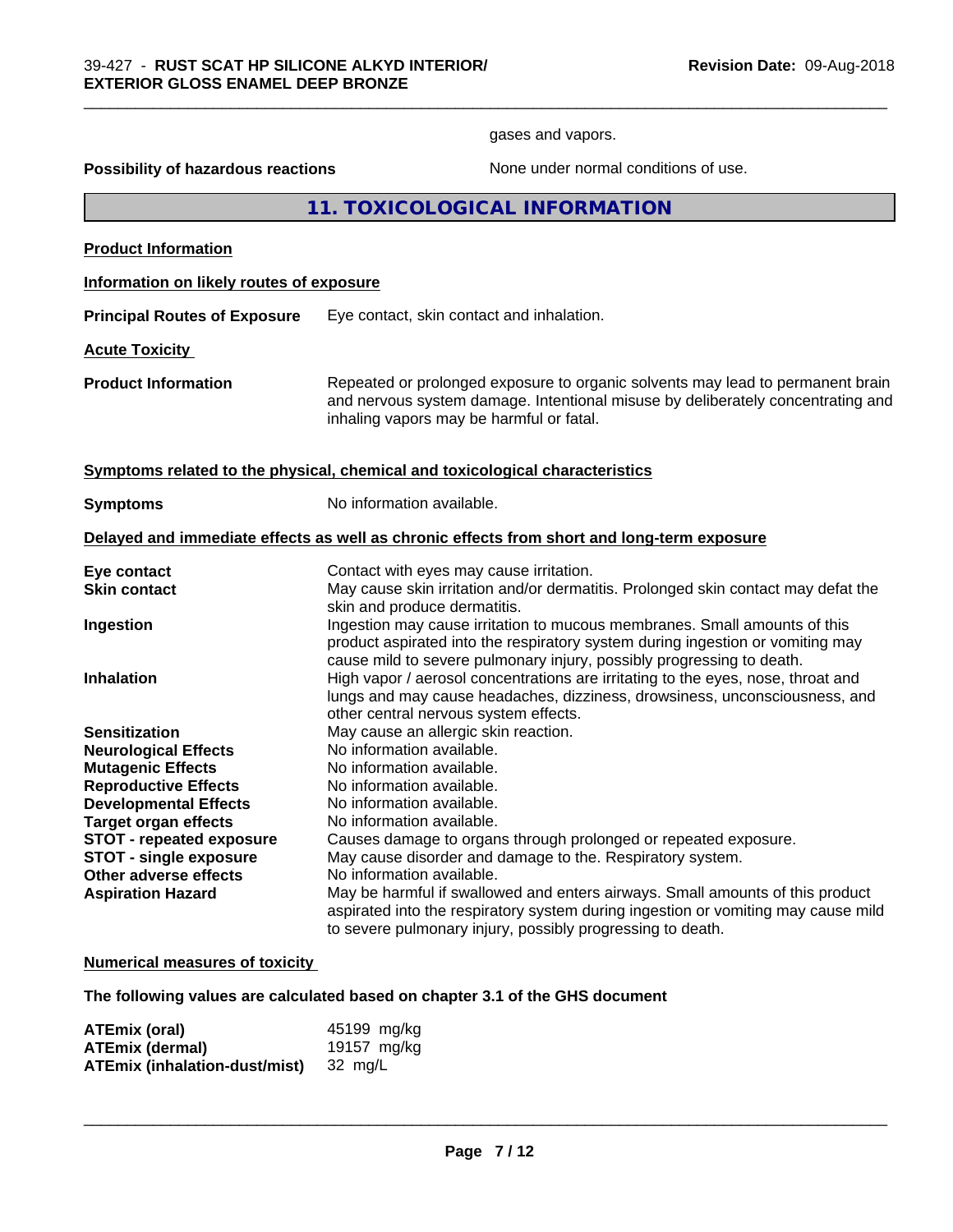\_\_\_\_\_\_\_\_\_\_\_\_\_\_\_\_\_\_\_\_\_\_\_\_\_\_\_\_\_\_\_\_\_\_\_\_\_\_\_\_\_\_\_\_\_\_\_\_\_\_\_\_\_\_\_\_\_\_\_\_\_\_\_\_\_\_\_\_\_\_\_\_\_\_\_\_\_\_\_\_\_\_\_\_\_\_\_\_\_\_\_\_\_

# **Component Information**

# **Acute Toxicity**

**Stoddard solvent** LD50 Oral: > 5,000 mg/kg (Rat) LD50 Dermal: > 3160 mg/kg (Rabbit) LC50 Inhalation (Vapor): > 6.1 mg/L (Rat) Kaolin LD50 Oral: > 5000 mg/kg (Rat) Solvent naphtha, petroleum, light aromatic LD50 Oral: 8400 mg/kg (Rat) Xylene LD50 Oral: 4300 mg/kg (Rat) LD50 Dermal: > 1700 mg/kg (Rabbit) LC50 Inhalation (Vapor): 5000 ppm (Rat, 4 hr.) 1,2,4-Trimethylbenzene LD50 Oral: 5000 mg/kg (Rat) LC50 Inhalation (Vapor): 18000 mg/m<sup>3</sup> (Rat, 4 hr.) **Trimethylbenzene** LD50 Oral: 9,000 mg/kg (Rat) vendor data Titanium dioxide LD50 Oral: > 10000 mg/kg (Rat) 1H-Isoindole-1,3(2H)-dione, 2-[(trichloromethyl)thio]- LD50 Oral: 2636 mg/kg (Rat) LD50 Dermal: > 22600 mg/kg (Rabbit) LC50 Inhalation (Vapor):  $>$  5000 mg/m<sup>3</sup> Ethyl benzene LD50 Oral: mg/kg (Rat) LD50 Dermal: > mg/kg (Rabbit) LC50 Inhalation (Vapor): mg/m<sup>3</sup> (Rat, 2 hr.) Carbon black LD50 Oral: > 15400 mg/kg (Rat) LD50 Dermal: > 3000 mg/kg (Rabbit) Methyl ethyl ketoxime LD50 Oral: 930 mg/kg (Rat) LD50 Dermal: 200 µL/kg (Rabbit) LC50 Inhalation (Vapor): > 4.8 mg/L (Rat)

# **Carcinogenicity**

*The information below indicateswhether each agency has listed any ingredient as a carcinogen:.*

| Chemical name                | <b>IARC</b>         | <b>NTP</b> | <b>OSHA</b> |
|------------------------------|---------------------|------------|-------------|
|                              | 2B - Possible Human |            | Listed      |
| Titanium dioxide             | Carcinogen          |            |             |
|                              | 2B - Possible Human |            | Listed      |
| Ethyl benzene                | Carcinogen          |            |             |
|                              | 2B - Possible Human |            | Listed      |
| Carbon black                 | Carcinogen          |            |             |
|                              | 2B - Possible Human |            | Listed      |
| Cobalt bis(2-ethylhexanoate) | Carcinogen          |            |             |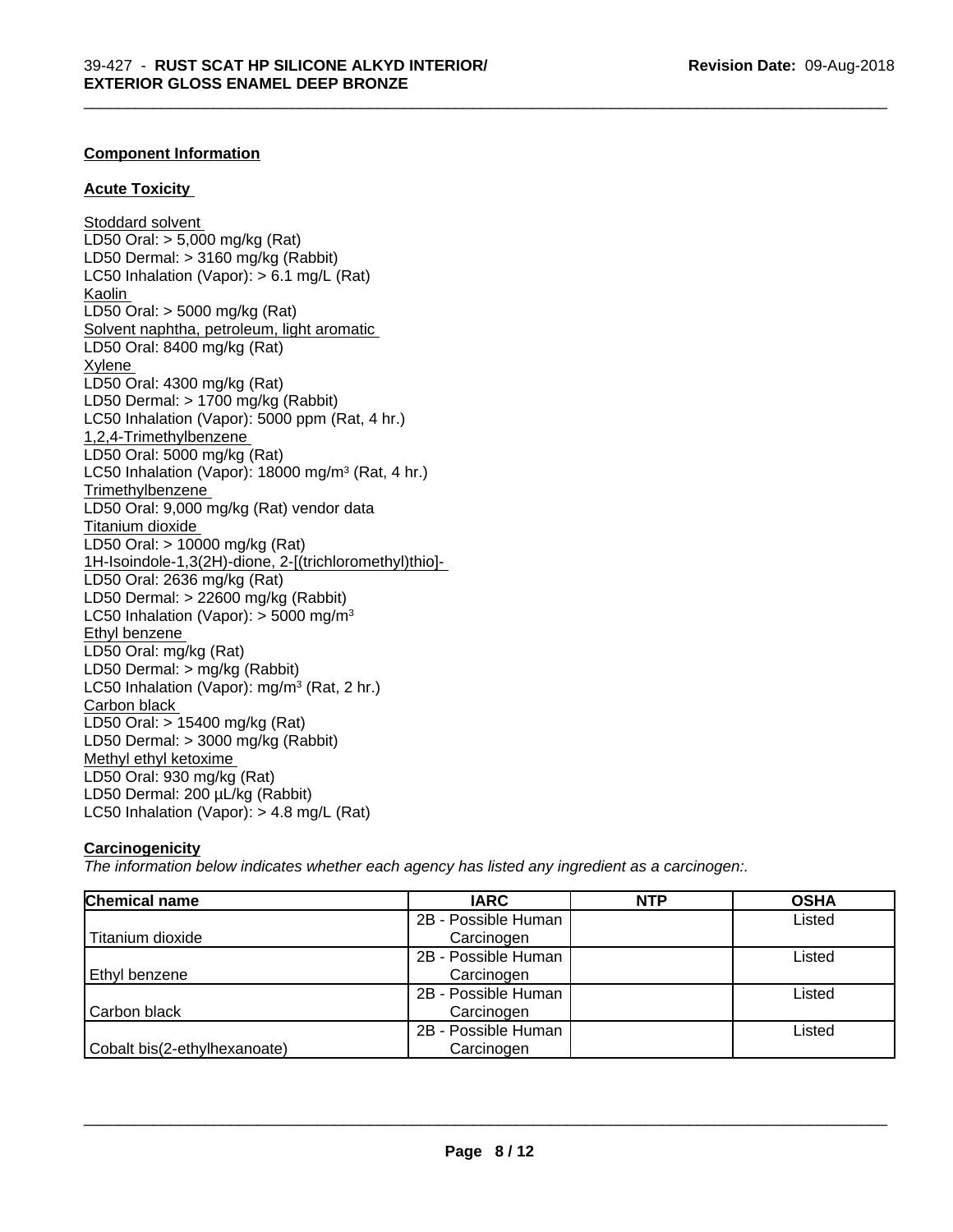• Although IARC has classified titanium dioxide as possibly carcinogenic to humans (2B), their summary concludes: "No significant exposure to titanium dioxide is thought to occur during the use of products in which titanium dioxide is bound to other materials, such as paint."

\_\_\_\_\_\_\_\_\_\_\_\_\_\_\_\_\_\_\_\_\_\_\_\_\_\_\_\_\_\_\_\_\_\_\_\_\_\_\_\_\_\_\_\_\_\_\_\_\_\_\_\_\_\_\_\_\_\_\_\_\_\_\_\_\_\_\_\_\_\_\_\_\_\_\_\_\_\_\_\_\_\_\_\_\_\_\_\_\_\_\_\_\_

• Cobalt and cobalt compounds are listed as possible human carcinogens by IARC (2B). However, there is inadequate evidence of the carcinogenicity of cobalt and cobalt compounds in humans.

### **Legend**

IARC - International Agency for Research on Cancer NTP - National Toxicity Program OSHA - Occupational Safety & Health Administration

**12. ECOLOGICAL INFORMATION**

# **Ecotoxicity Effects**

The environmental impact of this product has not been fully investigated.

# **Product Information**

# **Acute Toxicity to Fish**

No information available

# **Acute Toxicity to Aquatic Invertebrates**

No information available

#### **Acute Toxicity to Aquatic Plants**

No information available

# **Persistence / Degradability**

No information available.

# **Bioaccumulation**

There is no data for this product.

# **Mobility in Environmental Media**

No information available.

#### **Ozone**

No information available

# **Component Information**

# **Acute Toxicity to Fish**

Xylene LC50: 13.5 mg/L (Rainbow Trout - 96 hr.) Titanium dioxide  $LC50:$  > 1000 mg/L (Fathead Minnow - 96 hr.) Ethyl benzene LC50: 12.1 mg/L (Fathead Minnow - 96 hr.) Methyl ethyl ketoxime LC50: 48 mg/L (Bluegill sunfish - 96 hr.)

# **Acute Toxicity to Aquatic Invertebrates**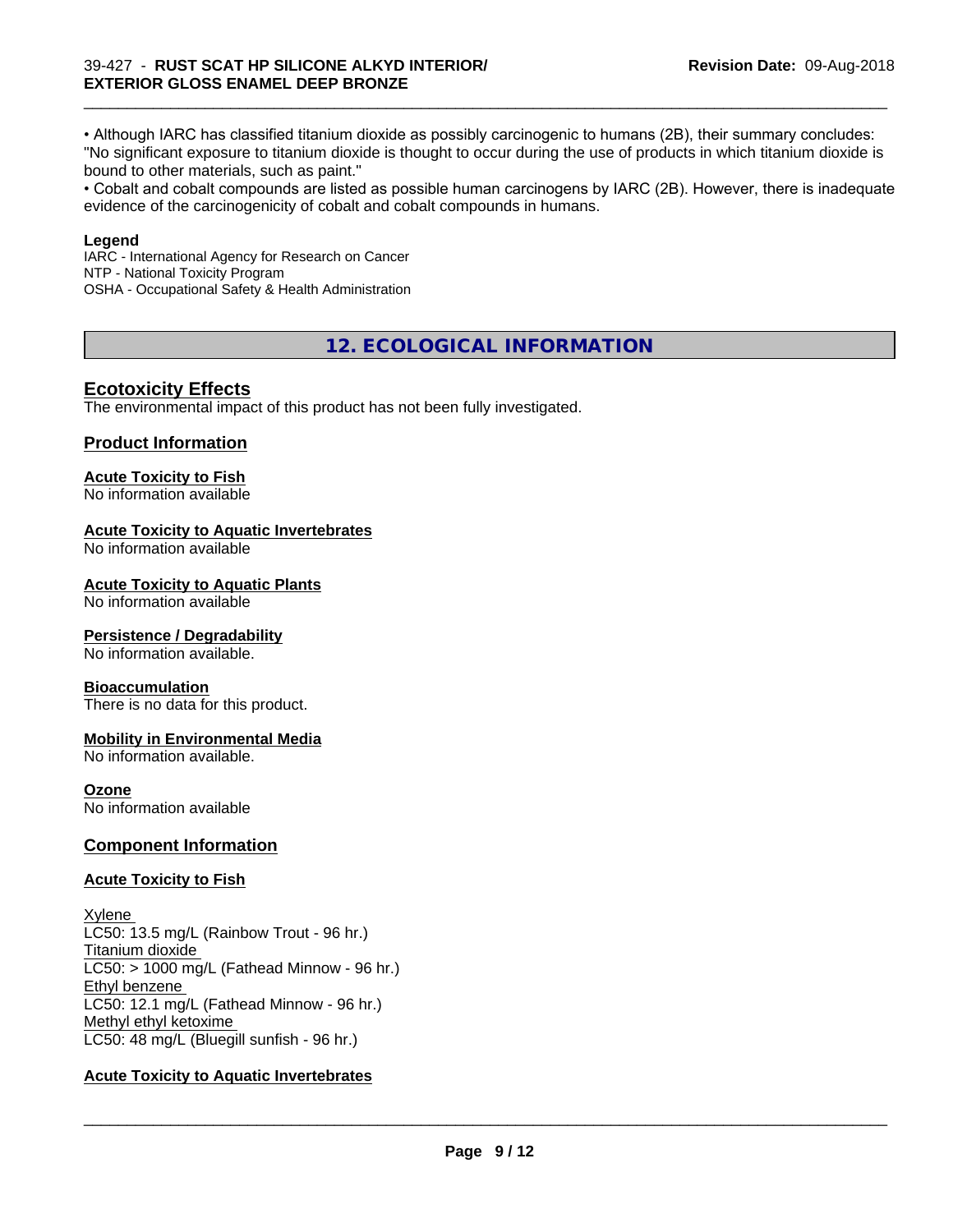Ethyl benzene EC50: 1.8 mg/L (Daphnia magna - 48 hr.) Methyl ethyl ketoxime EC50: 750 mg/L (Daphnia magna - 48 hr.)

### **Acute Toxicity to Aquatic Plants**

Ethyl benzene EC50: 4.6 mg/L (Green algae (Scenedesmus subspicatus), 72 hrs.)

**13. DISPOSAL CONSIDERATIONS**

\_\_\_\_\_\_\_\_\_\_\_\_\_\_\_\_\_\_\_\_\_\_\_\_\_\_\_\_\_\_\_\_\_\_\_\_\_\_\_\_\_\_\_\_\_\_\_\_\_\_\_\_\_\_\_\_\_\_\_\_\_\_\_\_\_\_\_\_\_\_\_\_\_\_\_\_\_\_\_\_\_\_\_\_\_\_\_\_\_\_\_\_\_

| <b>Waste Disposal Method</b>   | Dispose of in accordance with federal, state, and local regulations. Local<br>requirements may vary, consult your sanitation department or state-designated<br>environmental protection agency for more disposal options. |
|--------------------------------|---------------------------------------------------------------------------------------------------------------------------------------------------------------------------------------------------------------------------|
| <b>Empty Container Warning</b> | Emptied containers may retain product residue. Follow label warnings even after<br>container is emptied. Residual vapors may explode on ignition.                                                                         |

# **14. TRANSPORT INFORMATION**

#### **DOT**

| <b>Proper Shipping Name</b> | <b>PAINT</b>                                               |
|-----------------------------|------------------------------------------------------------|
| <b>Hazard class</b>         |                                                            |
| UN-No.                      | UN1263                                                     |
| <b>Packing Group</b>        | Ш                                                          |
| <b>Description</b>          | UN1263, PAINT, 3, III, Marine Pollutant (Stoddard solvent) |

In the US this material may be reclassified as a Combustible Liquid and is not regulated in containers of less than 119 gallons (450 liters) via surface transportation (refer to 49CFR173.120(b)(2) for further information).

**IMDG / IMO** Contact the preparer for further information.

**15. REGULATORY INFORMATION**

# **International Inventories**

| <b>TSCA: United States</b> | Yes - All components are listed or exempt. |
|----------------------------|--------------------------------------------|
| <b>DSL: Canada</b>         | Yes - All components are listed or exempt. |

# **Federal Regulations**

| SARA 311/312 hazardous categorization |     |  |
|---------------------------------------|-----|--|
| Acute health hazard                   | Yes |  |
| Chronic Health Hazard                 | Yes |  |
| Fire hazard                           | Yes |  |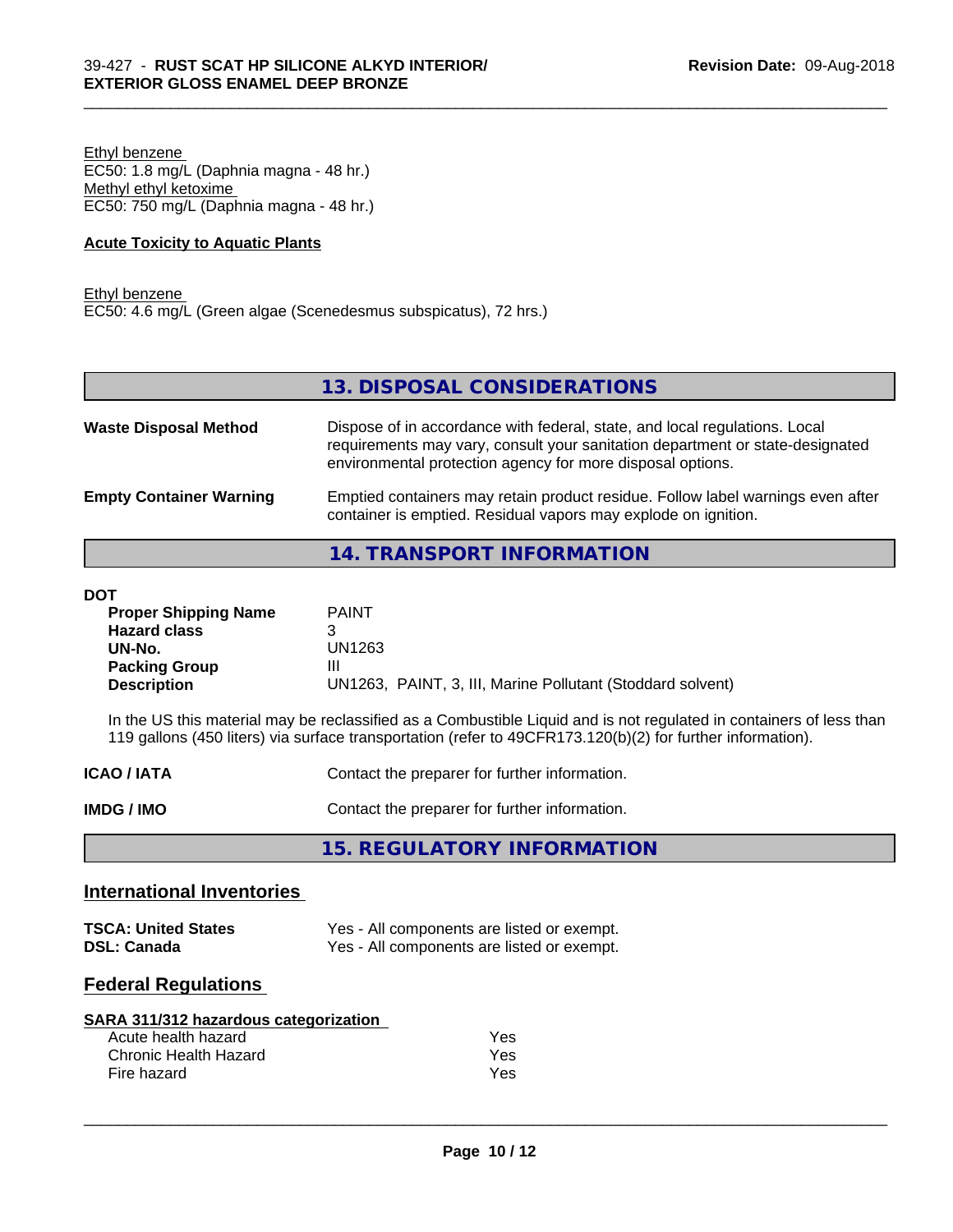| Sudden release of pressure hazard | No |
|-----------------------------------|----|
| Reactive Hazard                   | No |

#### **SARA 313**

Section 313 of Title III of the Superfund Amendments and Reauthorization Act of 1986 (SARA). This product contains a chemical or chemicals which are subject to the reporting requirements of the Act and Title 40 of the Code of Federal Regulations, Part 372:

\_\_\_\_\_\_\_\_\_\_\_\_\_\_\_\_\_\_\_\_\_\_\_\_\_\_\_\_\_\_\_\_\_\_\_\_\_\_\_\_\_\_\_\_\_\_\_\_\_\_\_\_\_\_\_\_\_\_\_\_\_\_\_\_\_\_\_\_\_\_\_\_\_\_\_\_\_\_\_\_\_\_\_\_\_\_\_\_\_\_\_\_\_

| <b>Chemical name</b>   | <b>CAS No.</b> | Weight-% | <b>CERCLA/SARA 313</b><br>(de minimis concentration) |
|------------------------|----------------|----------|------------------------------------------------------|
| Xvlene                 | 1330-20-7      | u        |                                                      |
| 1,2,4-Trimethylbenzene | 95-63-6        | ∽        |                                                      |
| Ethyl benzene          | $100 - 41 - 4$ | 0.5      | 0.1                                                  |

### **Clean Air Act,Section 112 Hazardous Air Pollutants (HAPs) (see 40 CFR 61)**

This product contains the following HAPs:

| <b>Chemical name</b> | <b>CAS No.</b> | Weight-% | <b>Hazardous Air Pollutant</b><br>(HAP) |
|----------------------|----------------|----------|-----------------------------------------|
| Xvlene               | 1330-20-7      |          | Listed                                  |
| Ethyl benzene        | 100-41-4       | 0.5      | ∟isted                                  |

# **US State Regulations**

### **California Proposition 65**

# **A WARNING:** Cancer and Reproductive Harm– www.P65warnings.ca.gov

# **State Right-to-Know**

| <b>Chemical name</b>   | <b>Massachusetts</b> | <b>New Jersey</b> | Pennsylvania |
|------------------------|----------------------|-------------------|--------------|
| Stoddard solvent       |                      |                   |              |
| Kaolin                 |                      |                   |              |
| Xvlene                 |                      |                   |              |
| 1,2,4-Trimethylbenzene |                      |                   |              |
| Trimethylbenzene       |                      |                   |              |
| Titanium dioxide       |                      |                   |              |
| Carbon black           |                      |                   |              |

#### **Legend**

X - Listed

# **16. OTHER INFORMATION**

**HMIS** - **Health:** 1\* **Flammability:** 2 **Reactivity:** 0 **PPE:** -

 $\overline{\phantom{a}}$  ,  $\overline{\phantom{a}}$  ,  $\overline{\phantom{a}}$  ,  $\overline{\phantom{a}}$  ,  $\overline{\phantom{a}}$  ,  $\overline{\phantom{a}}$  ,  $\overline{\phantom{a}}$  ,  $\overline{\phantom{a}}$  ,  $\overline{\phantom{a}}$  ,  $\overline{\phantom{a}}$  ,  $\overline{\phantom{a}}$  ,  $\overline{\phantom{a}}$  ,  $\overline{\phantom{a}}$  ,  $\overline{\phantom{a}}$  ,  $\overline{\phantom{a}}$  ,  $\overline{\phantom{a}}$ 

**HMIS Legend**

0 - Minimal Hazard